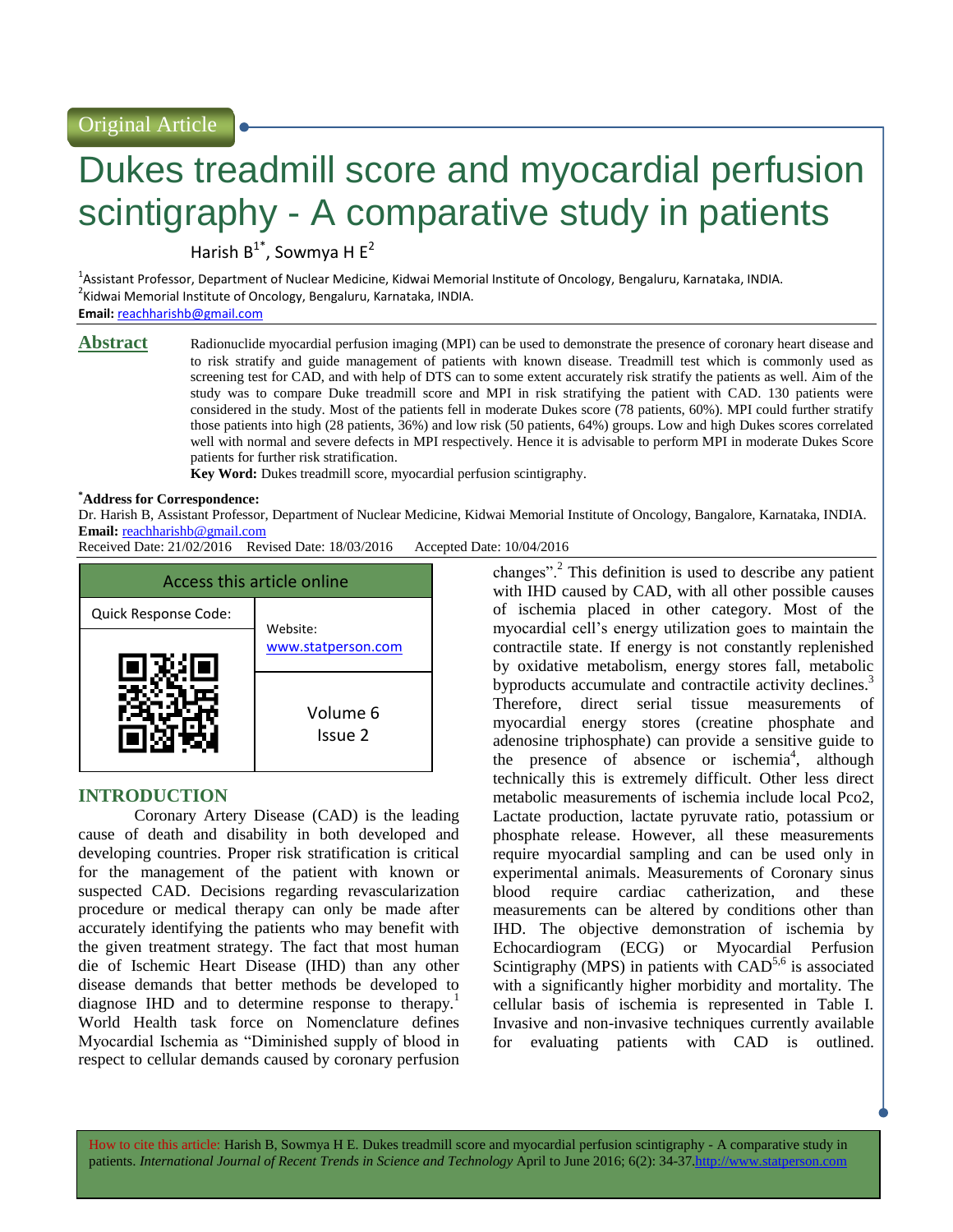

**Table 1:** Currently available noninvasive diagnostic tests for diagnosis myocardial ischemia

**Exercise treadmill testing** remains the cornerstone and acts as gatekeeper and decide further management. The pioneering work started by Master (7) has led to an established role for the ECG- monitored exercise- stress test in the evaluation of IHD. Few reports questioned the usefulness of exercised ECG especially in the populations where IHD would be expected to have a low prevalence. Nevertheless, ambulatory exercise ECG testing supplies information useful for evaluating predisposition to ischemia during daily activity. The test is considered as positive when there is typical angina and > 1mm reversible ST depression during a stress test.

To overcome above drawbacks many stress scores were derived. However most of them required calculator and computer for calculation of scores, hence were not applicable for routine practice. However Duke treadmill score is a simple and composite measure of functional capacity (Duration of exercise) and stress induced ischemia (ST-T changes in ECG due to inadequate blood supply). Duke's score in addition is able to risk stratify patients into low, intermediate and high risk group. Performing a simple treadmill test and deriving the Duke's Score classified most of the suspected patients of CAD in the intermediate group. Hence a better diagnostic test was sought for, which had better sensitivity and specificity.

**MATERIALS AND METHODS**

**Inclusion Criteria:** All the patients with known and suspected CAD who underwent MPS and who were able to undergo Bruce Treadmill Test during the period between Jan 2007 to Aug 2007.

**Exclusion Criteria:** Patients with known history of Myocardial infarction and patients with abnormal baseline ECG (RBBB, Conduction block).

**Dukes Score:** Dukes Treadmill Score was derived using three parameters

**Exercise time:** 5 (ST shift)- 4 (angina severity)

- a) Duration of exercise (in minutes)
- b) ST shift in ECG (in mm)
- c) Angina severity (0 denotes no angina; 1mild angina; and 2 limiting angina)

Based on the DTS the risk was stratified into three groups (table 2):

|   | <b>Risk group</b> | <b>DTS</b>    |
|---|-------------------|---------------|
|   | Low               | >4            |
|   | Moderate          | $-10$ to $+4$ |
| 3 | High              | $< -10$       |

99mTc-MIBI-STRESS-REST MYOCARDIAL PERFUSION SPECT SCINTIGRAPHY

Myocardial SPECT Scintigraphy was performed with 99m-Tc sestamibi using of a single day " stress- rest " protocol according to ASNC guidelines. Interpretation of the scan was done semi quantitatively by visual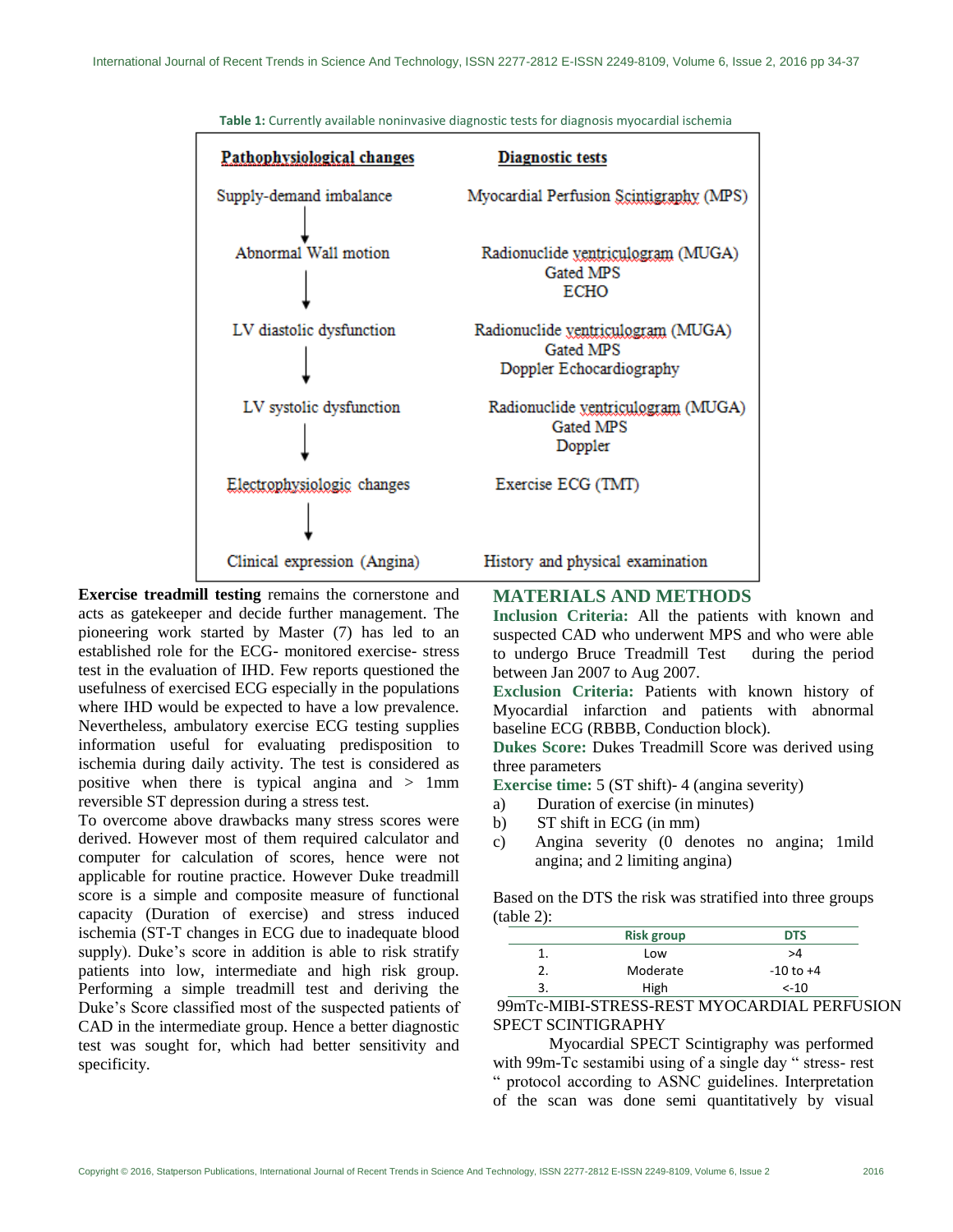analysis assisted by circumferential profiles analysis using entegra software. Both exercise and resting tomographic views were reviewed side by side by experienced nuclear medicine physician. 17-segment model was used for reporting. An abnormal study was considered where there were reversible perfusion defects. A reversible perfusion defect was defined as perfusion defects on the exercise images that partially or completely resolved at rest in  $\geq 2$  contiguous segments in 17 segment model. Based on the degree of intensity and Summed Stress Score (SSS) reversible perfusion defects were divided into following (table 3)

|               | <b>SSS</b> | Pattern/degree of |  |  |
|---------------|------------|-------------------|--|--|
|               |            | uptake            |  |  |
|               |            | Normal            |  |  |
| $\mathcal{P}$ |            | Mildly reduced    |  |  |
| ર             | Γ.         | Moderate-severely |  |  |
|               |            | reduced           |  |  |

# **RESULTS**

|              |                                                         | Table 4: Duke's score      |                          |            |             |
|--------------|---------------------------------------------------------|----------------------------|--------------------------|------------|-------------|
|              | Duke's score                                            | Grade                      | <b>Number</b><br>(n=130) | %          |             |
|              | >4                                                      | Low                        | 42                       | 32.3       |             |
|              | $-10$ to 4                                              | Moderate                   | 78                       | 60.0       |             |
|              | $< -10$                                                 | High                       | 10                       | 7.7        |             |
|              |                                                         | Table 5: MPS               |                          |            |             |
|              | <b>MPS</b>                                              | <b>Number</b><br>$(n=130)$ | %                        |            |             |
|              | Normal                                                  | 88                         | 67.7                     |            |             |
|              | Mild                                                    | 27                         | 20.8                     |            |             |
|              | Mod-Severe                                              | 15                         | 11.5                     |            |             |
|              | Table 6: Association of Duke's score with the MPS score |                            |                          |            |             |
| Duke's score | <b>Number of patients</b>                               |                            | <b>MPS</b>               |            | P value     |
|              |                                                         | <b>Normal</b>              | <b>Mild</b>              | Mod-severe |             |
| Low          | 42                                                      | 37 (88.1%)                 | 4(9.5%)                  | 1(2.4%)    | $0.0016**$  |
| Moderate     | 78                                                      | 50(64.1%)                  | 22(28.2%)                | 6(7.7%)    | $0.0157*$   |
| High         | 10                                                      | $1(10.0\%)$                | $1(10.0\%)$              | 8(80.0%)   | $< 0.001**$ |
| Total        | 130                                                     | 88 (67.7%)                 | 27(20.7%)                | 15(11.5%)  |             |

#### **DISCUSSION**

Duke Treadmill Score, Myocardial Perfusion Scintigraphy and Invasive Coronary Angiography have all demonstrated significant power for diagnosing as well as to assess extent and severity of Coronary artery disease in both diagnosed and suspected patients. Exercise treadmill testing has long been the cornerstone of noninvasive risk stratification. Mark *et al*. demonstrated that a treadmill score incorporating exercise time, ST segment changes, and angina was a powerful predictor of survival.<sup>1</sup> For outpatients, those with a low-risk DTS had a 99% 4-y survival compared with a 79% survival rate for patients with a high-risk score. The DTS maintains prognostic power even in models that incorporate clinical characteristics. <sup>4</sup> Despite the utility of the DTS as a prognostic tool, other investigators have shown that radionuclide imaging techniques offer complementary prognostic information for patient management.

Balady *et al*<sup>8</sup>, reported that, in more than  $3,000$ asymptomatic patients at risk of coronary artery disease who were followed over a period longer than 18 years,

the exercise stress test was able to help detecting those at higher risk, both for patients with high-risk Framingham score, as well as the low-risk scorers. Three variables obtained during the exercise stress testing were relevant**:**  ST-segment depression >1mm, exercise capacity in METs and lack of capacity to reach foreseen submaximal heart rate. For each MET added to performance under stress, there was a 13% reduction in the risk of events. It is worth mentioning that ST-segment depression and number of METs reached under stress, two of the most significant pieces of data, which separately, provided enhanced information on risk to the Framingham score, are also used to obtain the DTS score. In the present study it is seen that low Duke Score is correlating well with normal MPS. Moderate Duke Score shows correlation with either normal or mild defect in MPS. This is expected as TMT is a screening test for CAD. Majority of the patients fall in intermediate category. Hence MPS may risk stratify these patients into normal or patients having CAD. However High Duke Score is correlating with severe defects in MPS suggesting that DTS can delineate patients who have severe CAD. In patients who